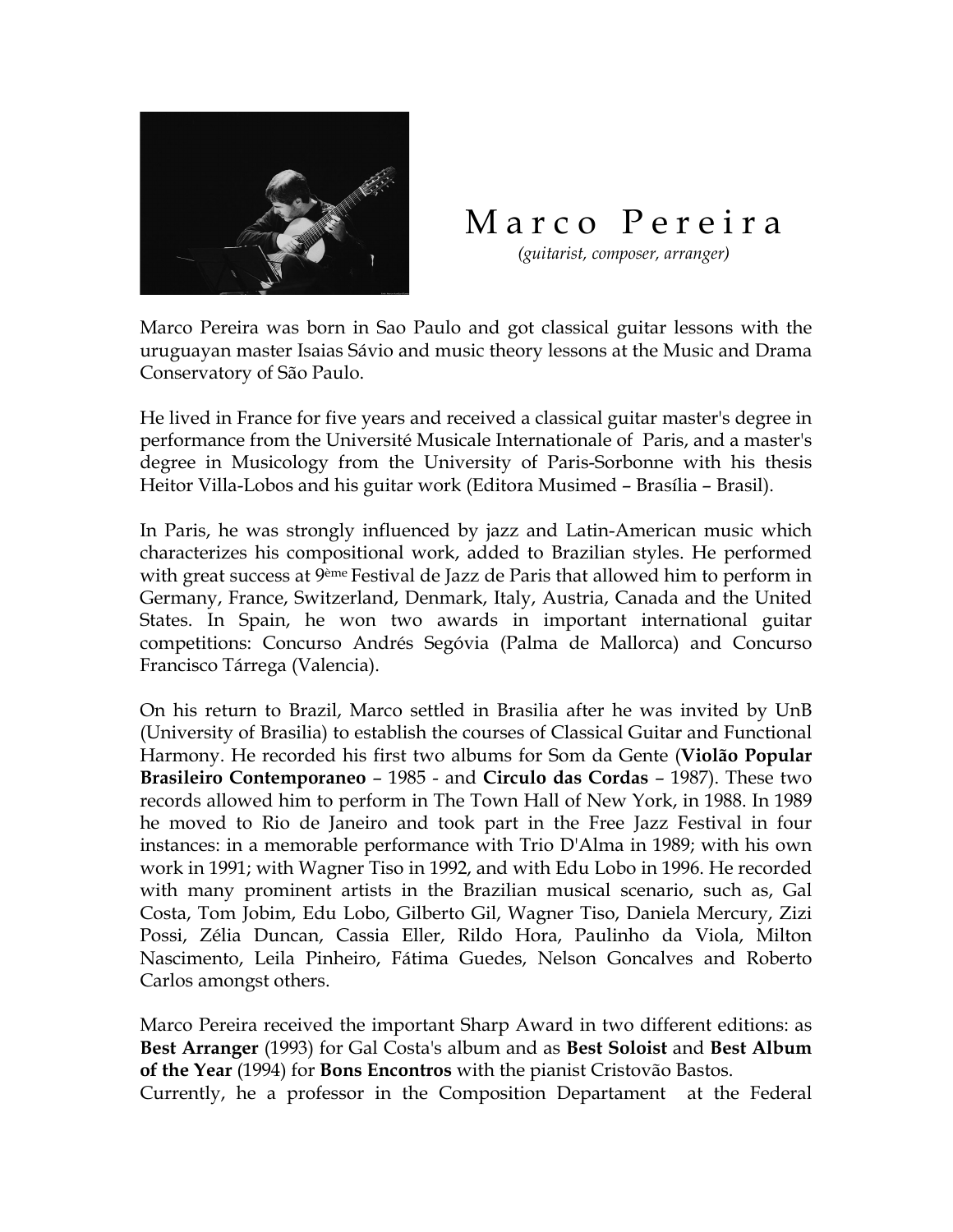University of Rio de Janeiro (UFRJ). His compositions were issued by the publisher Éditions Lemoine - Paris, France - and GSP (Guitar Solo Publications) - San Francisco, CA, USA - and have been played and recorded by important guitarists all around the world.

In 1995, Marco released three albums: **Dança dos Quatro Ventos** for the Belgian label GHA; **Elegia** for Channel Classics of The Netherlands; and **Brasil Musical** for the Brazilian label Tom Brasil. In 1999, Marco released his solo album **Valsas Brasileiras** with an exquisite repertoire of the modern Brazilian popular waltzes. In 2001 he released the album **Luz das Cordas** recorded with the mandolin player Hamilton de Holanda. In 2004 he recorded two different albums: **Original** – GSP (Guitar Solo Publications - San Francisco, CA – www.gspguitar.com ) with his own compositions for solo guitar, and **O samba da minha terra** – Independent – with new arrangements and compositions for guitar, bass, drums and percussion. In 2006 he did an album with harmonica: **Afinidade**; in 2007 he released his album with orchestra: **Camerístico**; still in 2007 he released his book+CD **Ritmos Brasileiros** (Braziian Rhythms). He also has two CDs in Europe: **Stella del Matino** (EGEA – Perugia – Italy) and **Essence**  (Kind of Blue – Lugano – Switzerland).

Currently, he teaches Harmony at the Federal University of Rio de Janeiro (UFRJ). His compositions and books are edited by Éditions Lemoine (Paris, France), GSP - Guitar Solo Publications (San Francisco, CA, USA) Editora Musimed (Brasília - Brazil) and Editora Garbolights (Rio de Janeiro, Brazil). and have been played and recorded by important guitarists all around the world.

In 2010 his new solo guitar album **Cristal** was released. In 2011 he published two different guitar methods: **'Sete Cordas, técnica e estilo'** *(dedicated to Brazilian 7 strings guitar style)* and **'Cadernos de Harmonia'** *(a Harmony method for guitar in 3 volumes).* In 2016 he recorded his album '**Camerístico**'. In 2017 an album dedicated to Dilermando Reis, '**Dois Destinos**' and in 2018 an album in duo with Paulo Bellinati, '**Xodós**'.

Among his works for guitar and orchestra are: "**Lendas Amazônicas, for two guitars and orchestra**", "**Concerto Calunga, for guitar and orchestra**", "**Círculo dos Amantes**, **for guitar and orchestra**", "**Serenata, for guitar and strings**" and "**Brincantes"**, also for guitar and strings

> "Marco's impeccable technique and feel bring each composition alive, Having only performed these works with a rhythm section, this recording of solo renditions of these works has imparted an incredibly powerful feel and groove to each of the many styles of Brazilian music found on this disc, including: street samba, baiao (utilizing slap bass techniques), maracatu and frevo, a dream-like version of seresta, the forro and, of course, the choro. Of special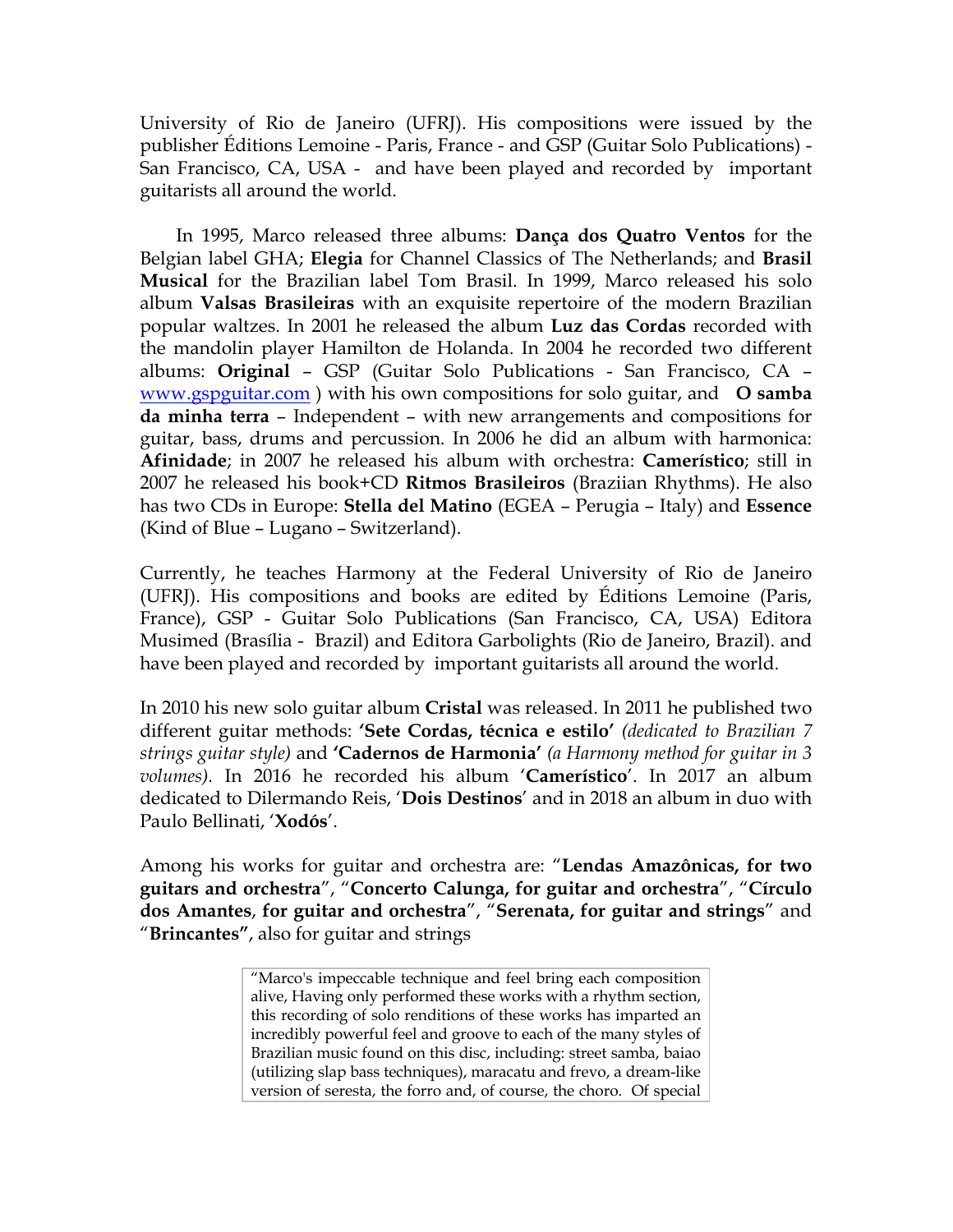note is the sound quality of the recording achieved by the engineer, Dean Kamei, founder and head honcho at Guitar Solo Publications, their relationship having begun over a decade ago with this disc acting as their first attempt at capturing the diverse and vital sounds of Brazil. The guitar sound is warm and inviting, giving this North American guitarist a sense (and longing) of the exotic and vital musical world that is encompassed in the land of Carnival." — **John Martin, Guitart Magazine**

"...a startling clean technique combined with a 'looseness' rarely found outside jazz and funk circles. If you think the Assad Brothers are amazing then Marco Pereira will most likely make you go 'ooh' just like when you first heard the synchronized conflagrations of the world's number one duo. Another GSP triumph; highly recommended." —**Tim Panting, Classical Guitar Magazine**

"Some players make you smile when you hear them play because you know inside they bring forth a rare gift through their interpretations, arrangements, and compositions that others may never find — a certain poetry exists. Mr. Pereira will keep you smiling throughout the 44 minutes included on his recent recording for GSP Records. Pereira composes music that sounds incredibly improvisationary at times but always the work of a stunning virtuoso talent. Marco's music contains captivating melodic material with rhythmic variety allowing the listener to bask in the glorious sounds that flow naturally from his nylonstring guitar. I can't imagine my collection without this CD!"— **Fred Gillett, Fingerstyle Guitar Magazine** 

"Marco Pereira's first recording of entirely self-penned solo pieces is a revelation, the kind of album that makes you reconsider the stifling expectations sometimes associated with the "classical" guitar, perhaps the most glorious of all six-strings. Rooted in such a strong cultural tradition, the tunes sometimes sound familiar, yet Pereira avoids the cliches that players often fall back on. …the harmonic depth and rhythmic grooves of such pieces as 'Tio Boros' and 'Bate-coxa' will have fellow guitarists shaking their heads in amazement." — **Teja Gerken, Acoustic Guitar Magazine**

"…a collection of lively and moving celebrations which vicariously afford a peek into several windows of Brasilian mood. …Pereira breathes life into these pieces, magically animating musical notes rendered on solo guitar into flamboyant Rio street scenes. Pereira plays with the lightning-fast precision of a studied classical player, but exhorts his own unique voice with some striking stylistic nuances. I can tell you that Marco Pereira's 'Original' is fantastic." — **Alan Fark, Minor 7th** 

"This recording not only was musically exhilarating, it also provided a virtual cultural tour of Brazil, all courtesy of Marco